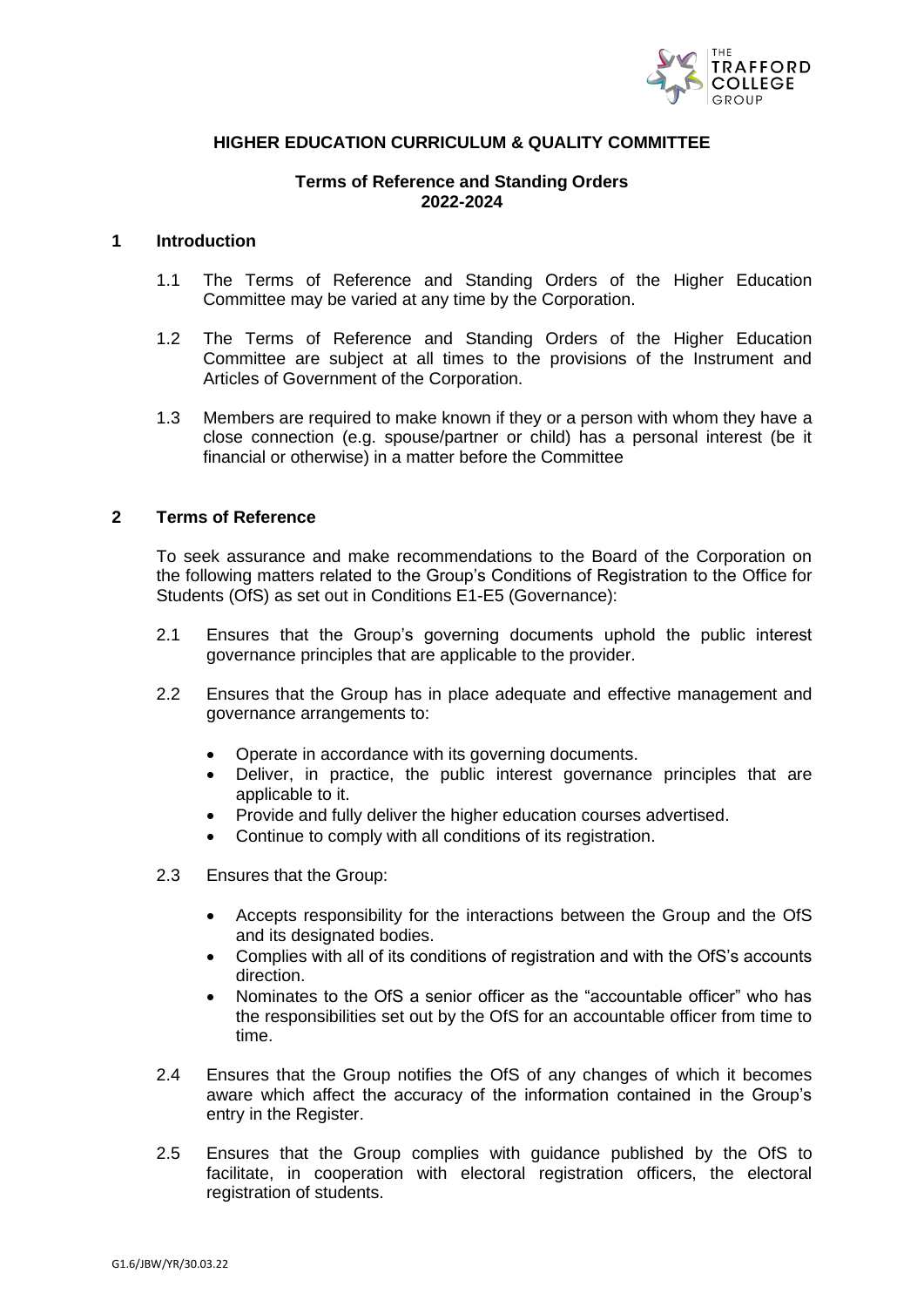#### **2 Terms of Reference**

### **To make recommendations to the Board of the Corporation on the following matters:**

- 2.6 Review and renewal of all Policies relevant to Higher Education provision.
- 2.7 The Higher Skills Strategy
- 2.8 The Access and Participation Plan
- 2.9 Higher Education Code of Governance

To advise consider, monitor and assure the Board on the effectiveness of the Group's HE academic standards, quality assurance and enhancement in relation to all taught programmes particularly regarding:

- 2.10 Self-Evaluation Document
- 2.11 The Conditions of Registration and Risk Report
- 2.12 Quality Improvement Plan
- 2.13 Reportable Events
- 2.14 Student Engagement Outcomes Report
- 2.15 Student Partnership and Teaching and Learning Report
- 2.16 Curriculum Development and Partnerships
- 2.17 Student Feedback Report
- 2.18 Higher Education Update
- 2.19 Quality Calendar

## **3 Membership**

3.1 The Committee shall comprise 9 members and shall be entitled to invite the Corporation's advisers or other third parties to attend meetings of the Committee as appropriate (such persons shall not be entitled to vote at meetings but shall be entitled to speak).

Membership will comprise of the following:

- The Chairperson of the Board of the Corporation
- The Principal and Chief Executive Officer
- The two Higher Education Link Governors
- A Higher Education Student Representative
- The Chairperson of the Further Education Curriculum and Quality Committee
- Three external co-opted specialists preferably within the areas of Regularity and Compliance, Widening Participation and Quality and Standards.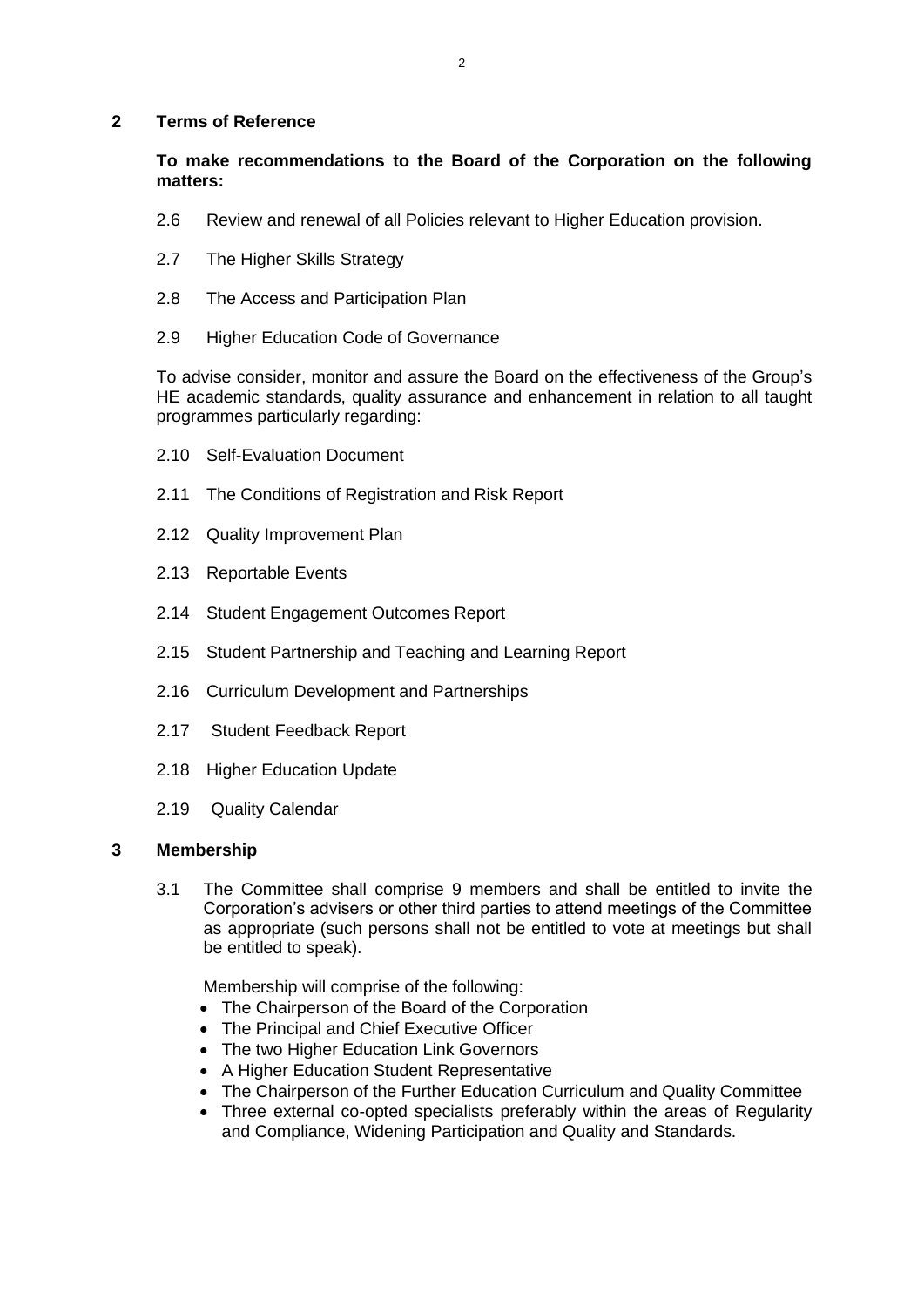#### **3 Membership**

The Committee will be supported by the Deputy Principal and the Head of Higher Education and Higher Skills and other relevant managers as required.

- 3.2 The Chairperson and Vice Chairperson will be selected every two years by a majority of the Committee members.
- 3.3 The Committee shall meet as many times as it considers appropriate during an academic year but will meet at least once a term.

### **4 Term of Office**

- 4.1 The term of office of members will normally be four years unless determined otherwise by the Corporation.
- 4.2 A member of the Committee may resign from membership by giving notice in writing to the Corporation Secretary.
- 4.3 A vacancy which arises during the period of office will be filled by the appointment of a new member by the Corporation.

### **5 Appointment of Chairperson and Vice Chairperson**

- 5.1 The members of the Committee will appoint a Chairperson and Vice Chairperson from amongst their number subject to them being members of the Corporation.
- 5.2 The Chairperson and Vice Chairperson shall hold office for at least two years. Normally the period of office will commence at the first meeting of the academic year.
- 5.3 If both the Chairperson and Vice Chairperson are absent from any meeting of the Committee, the members of the Committee present shall choose one of the Committee to act as Chairperson of that meeting having regard to the provisions of paragraph 5.1.
- 5.4 The Chairperson and Vice Chairperson may resign, at any time, their respective office by notice in writing to the Corporation Secretary.
- 5.5 The Chairperson and Vice Chairperson retiring at the end of their respective term of office shall be eligible for reappointment.

#### **6 Quorum**

- 6.1 Meetings of the Committee shall be quorate if 3 or more members are present.
- 6.2 If the number of members of the Committee assembled for a meeting does not constitute a quorum thereof, the meeting shall not be held. If in the course of a meeting the number of members present ceases to constitute a quorum, the meeting shall be terminated forthwith.